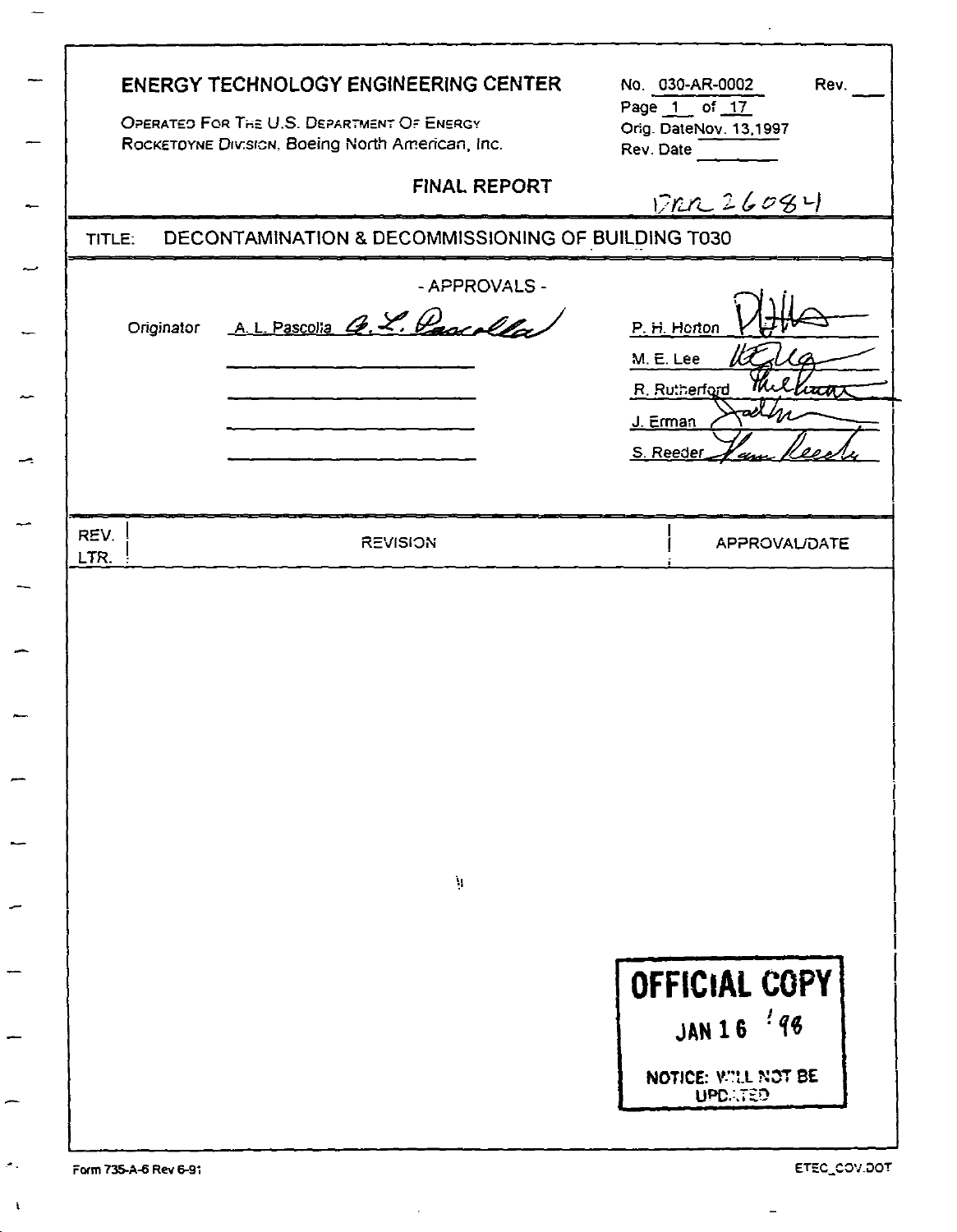No.: 030-AR-0002 Date: Nov.13, 1997<br>Page: 2 of 18

# **CONTENTS**

| $\overline{2}$ |                                                   |  |
|----------------|---------------------------------------------------|--|
|                |                                                   |  |
|                | 2.2 BUILDING CHARACTERISTICS AND SITE TOPOGRAPHY4 |  |
|                |                                                   |  |
| 3.             |                                                   |  |
| 4.             |                                                   |  |
| 5.             |                                                   |  |
| 6.             | WASTE                                             |  |
| 7              |                                                   |  |
| 8.             |                                                   |  |
| 9.             |                                                   |  |
|                |                                                   |  |

# **FIGURES**

| $3_{-}$ |  |
|---------|--|
| $4_{-}$ |  |
| 5.      |  |
| 6.      |  |

 $\mathcal{A}^{\pm}$ 

 $\sim$ 

فبسع

 $\overline{\phantom{a}}$ 

 $\frac{1}{2}$ 

 $\overline{\phantom{0}}$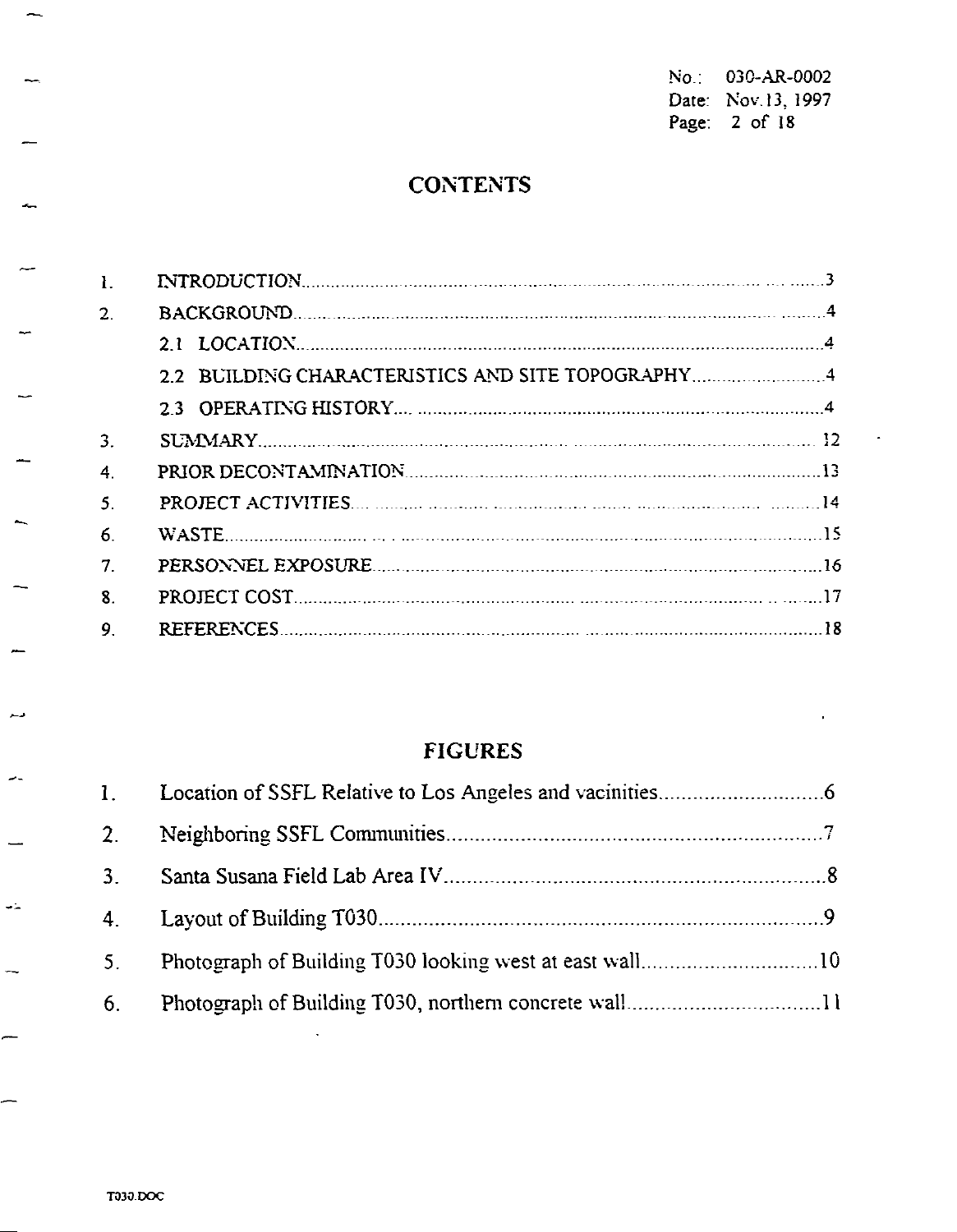$No.$ 030-AR-0002 Date: Nov.13, 1997 Page. 3 of 18

### 1. INTRODUCTION

Boeing North American's Rocketdyne Division operates the Santa Susana Field Laboratory (SSFL). The Energy Technology Engineering Center (ETEC), is that portion of the SSFL operated for the Department of Energy (DOE), which performed testing of equipment, materials, and components for nuclear and energy related programs. Contract work for the Atomic Energy Commission (AEC) and the Energy Research and Development Administration (ERDA), predecessor agencies to the DOE, began in the early 1950's. Specific programs conducted for AEC/ERDA/DOE involved the engineering, development, testing, and manufacturing operations of nuclear reactor systems and components. Other SSFL activities have also been conducted for the National Aeronautics and Space Administration, the Department of Defense, and other government related or affiliated organizations and agencies. Some activities were under license by the Nuclear Regulatory Commission (NRC) and the State of California Radiological Health Branch of the Department of Health Services.

Several buildings and land areas, became radiologically contaminated as a result of the various operations which included ten developmental reactors, seven criticality test facilities, fuel fabrication, reactor and fuel disassembly, laboratory work, and on-site storage of nuclear material. Potential radioactive contaminants identified at the site are, uranium (in normal, depleted, and enriched isotopic abundance's), plutonium, Am-241, fission products (primarily Cs-137, and Sr-90 present as a mixed fission product that has not been separated), activation products (tritium [H-31], Co-60, Eu-152, Eu-154, Ni-63, Pm-147, and Ta-182).

Decontamination and decommissioning (D&D) of contaminated facilities began in the late 1960's and continue as the remaining DOE nuclear program operations have been terminated. As part of this D&D program, Rocketdyne performed decommissioning and final status surveys of a number of facilities that supported the various nuclear-related operations during the latter part of the 1950's and have continued through to the present. Environmental management of DOE contaminated properties continues under the termination clause of the existing Management and Operation (M&O) contract.

**T030**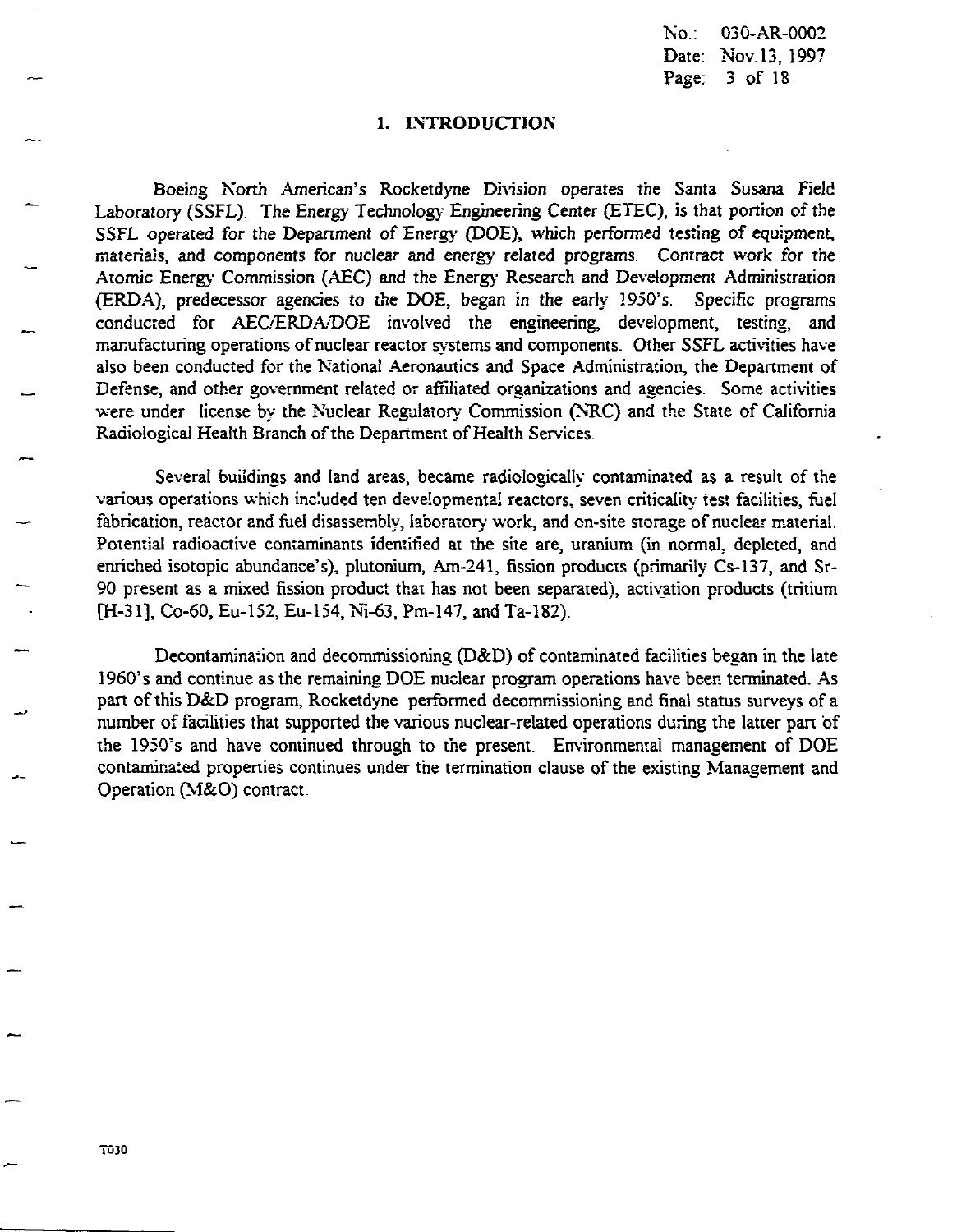$No.$ 030-AR-0002 Date: Nov.13, 1997 Page: 4 of 18

## 2. BACKGROUND

### 2.1 LOCATION

Building T030 is located within Rocketdyne's Santa Susana Field Laboratory (SSFL) in the Simi Hills of southeastern Ventura County, California, adjacent to the Los Angeles County line and approximately 29 miles northwest of downtown Los Angeles. The SSFL location relative to the Los Angeles area and surrounding vicinity is shown in Figure 1. An enlarged map of the neighboring SSFL communities is presented in Figure 2. The Santa Susana Field Laboratory which includes Area IV, shown in Figure 3. The layout of Building T030, Figure 4. Photograph of Building T030 looking west at the east wall, Figure 5. Photograph of Building T030 northern concrete shielding wall is shown in Figure 6.

### 2.2 BUILDING CHARACTERISTICS AND SITE TOPOGRAPHY

Building T030 was constructed in 1958 as a "Particle Accelerator Facility". The building has a total enclosed area of 2.311  $\pi^2$ . The facility consists of two connecting sections, both with steel framing, siding, and roofs. The rear open (west) section was constructed at a right angle to the front office (east) section. The rear section was configured to accommodate a low-voltage particle accelerator used as a proton on tritium (P-T) neutron source. An outside concrete wall, north of the west section, provided shielding for the accelerator beam. Men's and women's restrooms were built into the facility so that the facility provided a complete self-contained accelerator test installation. A fenced-in (asphalt area) between Building T030 and Building T641 was previously used as a palletized material holding area. To the north of Building T030, south of Building T641, and west of both buildings are outeroppings of Chatsworth sandstone formation. This formation is only about 50 ft from the north and west sides of Building T030.

### **2.3 OPERATING HISTORY**

After construction in 1958, a Van de Graaf accelerator was moved into the facility in 1960. The accelerator could provide a proton beam of up to tens of microamperes in current, with continuously adjustable energies from a few hundred KeV up to a maximum of about 1 MeV. The particle beam was well focused, with a diameter of a few millimeters. Neutrons were generated using a tritium target via the  $H(p,n)^3$ He reaction. Five -gallon cans of borated water were used for neutron shielding around the machine.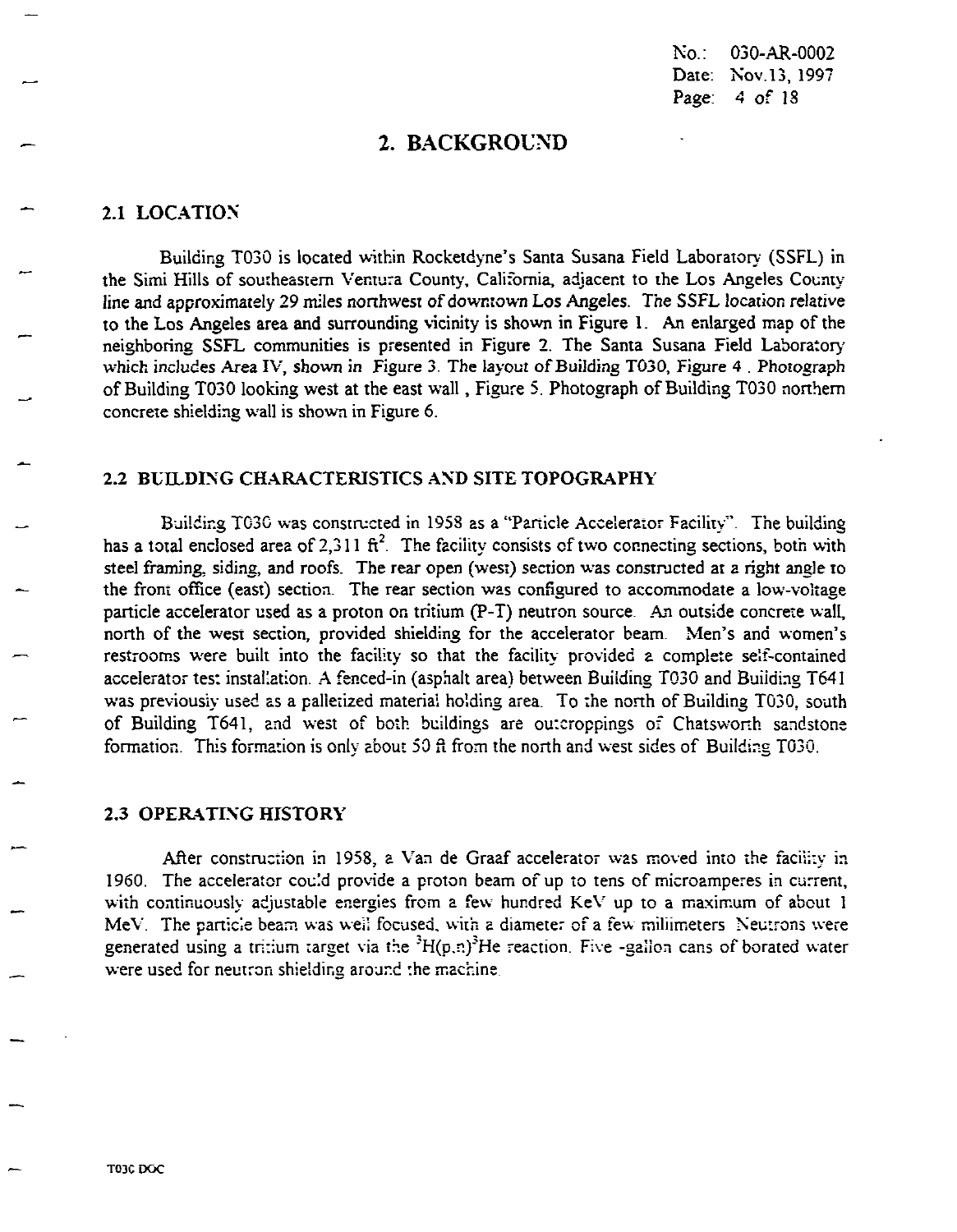No.: 030-AR-0002 Date: Nov.13, 1997 Page: 5 of 18

### **2.3 OPERATIKG HISTORY (cont.)**

The accelerator was operated from 1960 through 1964, at which time the facility was decommissioned. Even though the facility was not in use, the accelerator remained in the facility after 1964. In 1966, a smear survey of the accelerator (Ref. 4) showed significant tritium contamination. It was believed that the tritium contamination had not spread to surrounding areas. Following removal of the accelerator in 1966, the building was surveyed and no residual contamination was found. The building was released for other uses, and had subsequently been used as an office building for purchasing and on-site traffic. In 1988 a second radiological survey was performed (Ref 1) confirming the 1966 survey results. The Building was utilized as an office area unti! 1995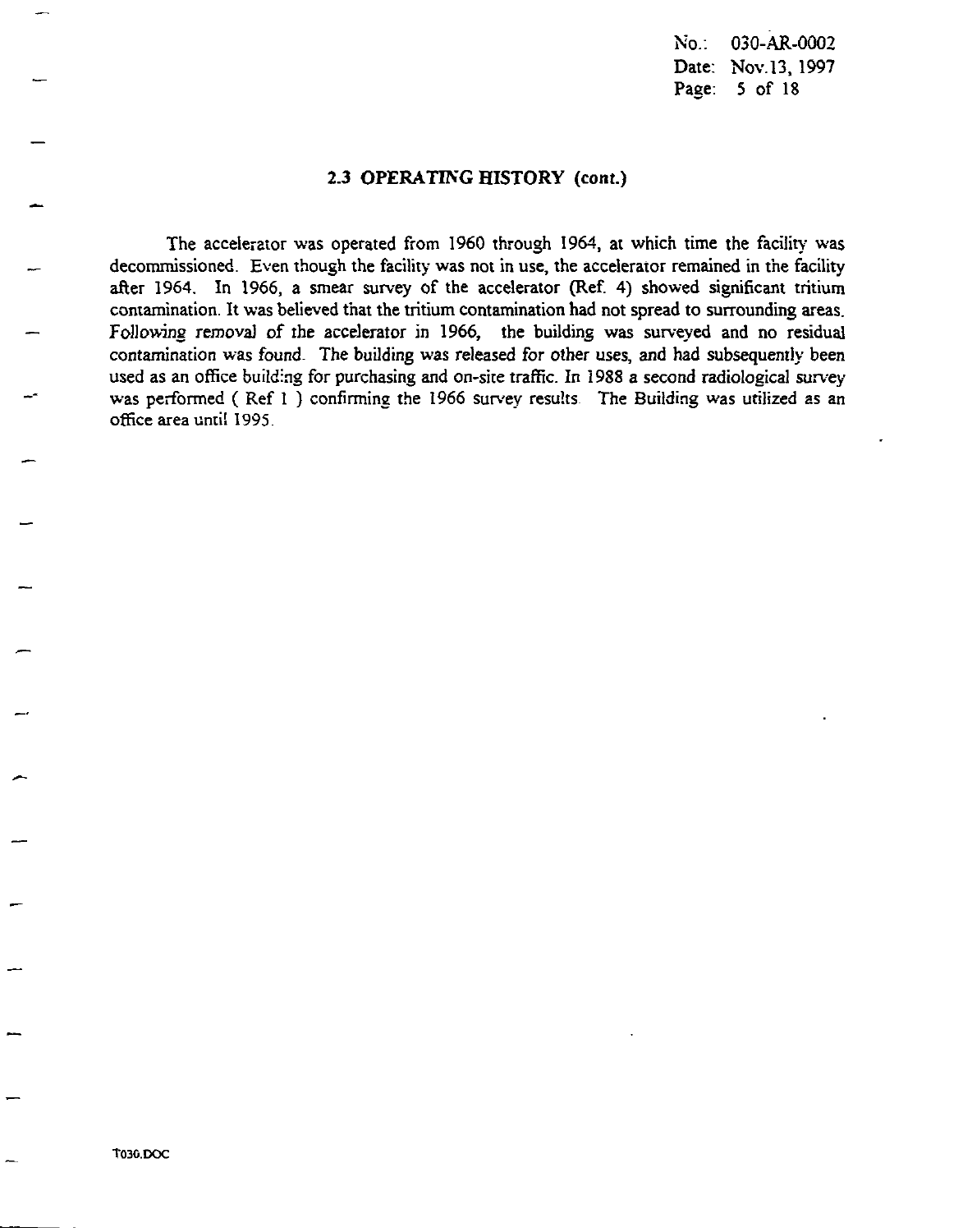$C30-AR-0002$ <br>Nov.13, 1997<br>6 of 18 No.<br>Date<br>Page.



# Location of SSFL Relative to Los Angeles Area Figure 1

 $\mathbf{I}$ 

 $\mathfrak{g}$ 

**DOG DOC**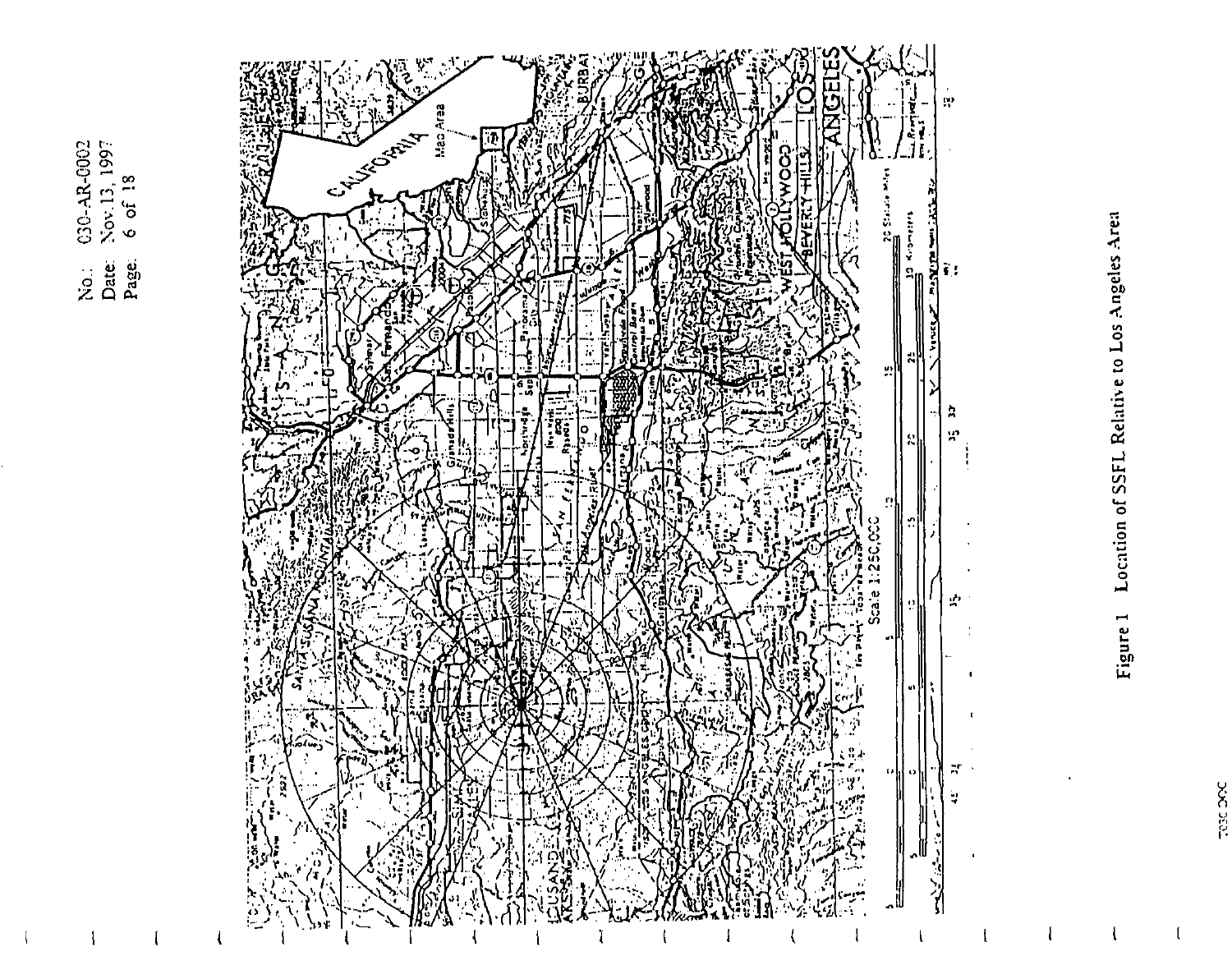**No.: 030-AR-0002 Dzte: Xov.13. 1997 Page: 7** of **18** 



**Figure 2 Neighboring SSFL Communities**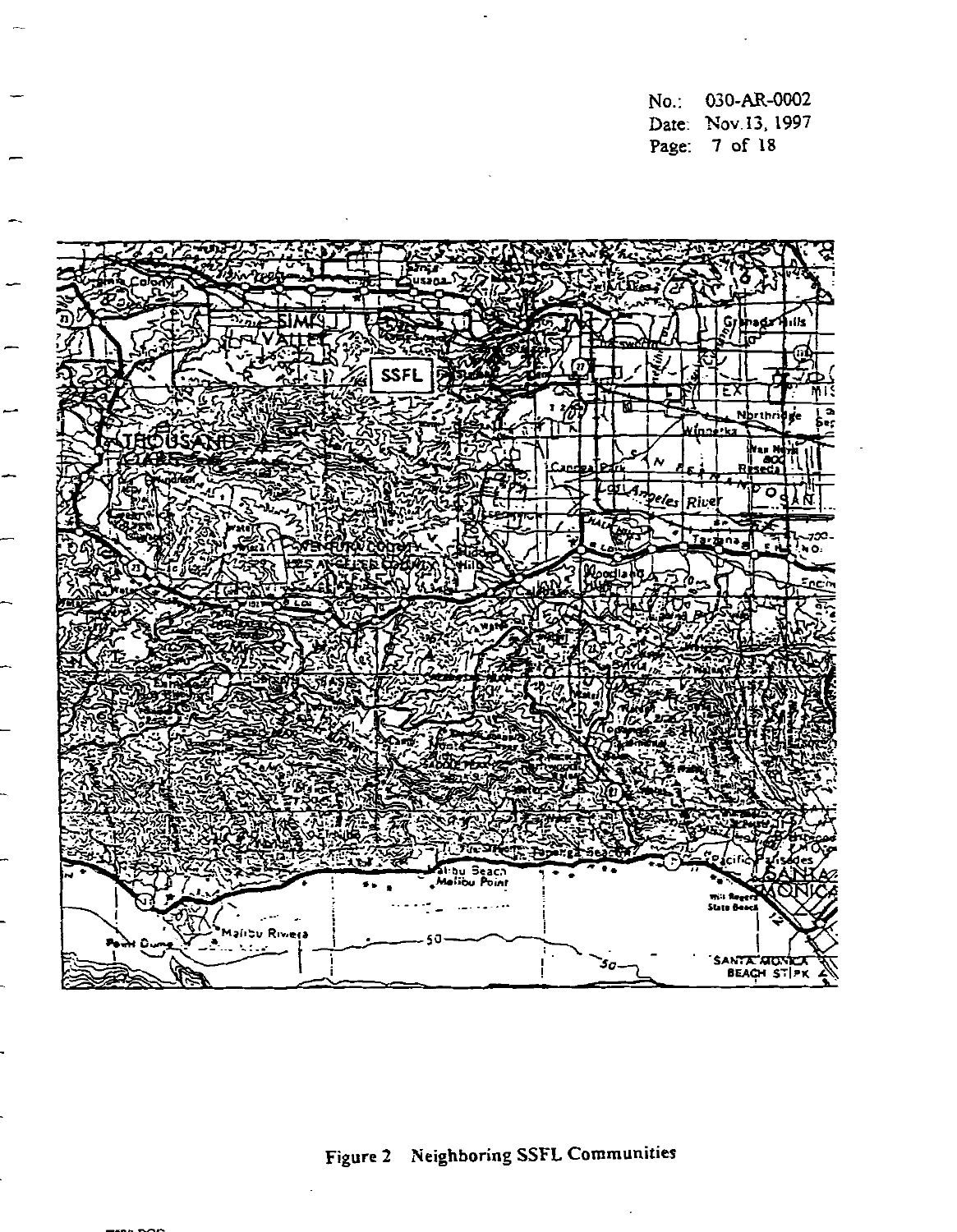$No.$ : 030-AR-0002 Date: Nov.13, 1997 Page: 8 of 18



Figure 3 Santa Susana Field Laboratory (Area IV)

T030.DOC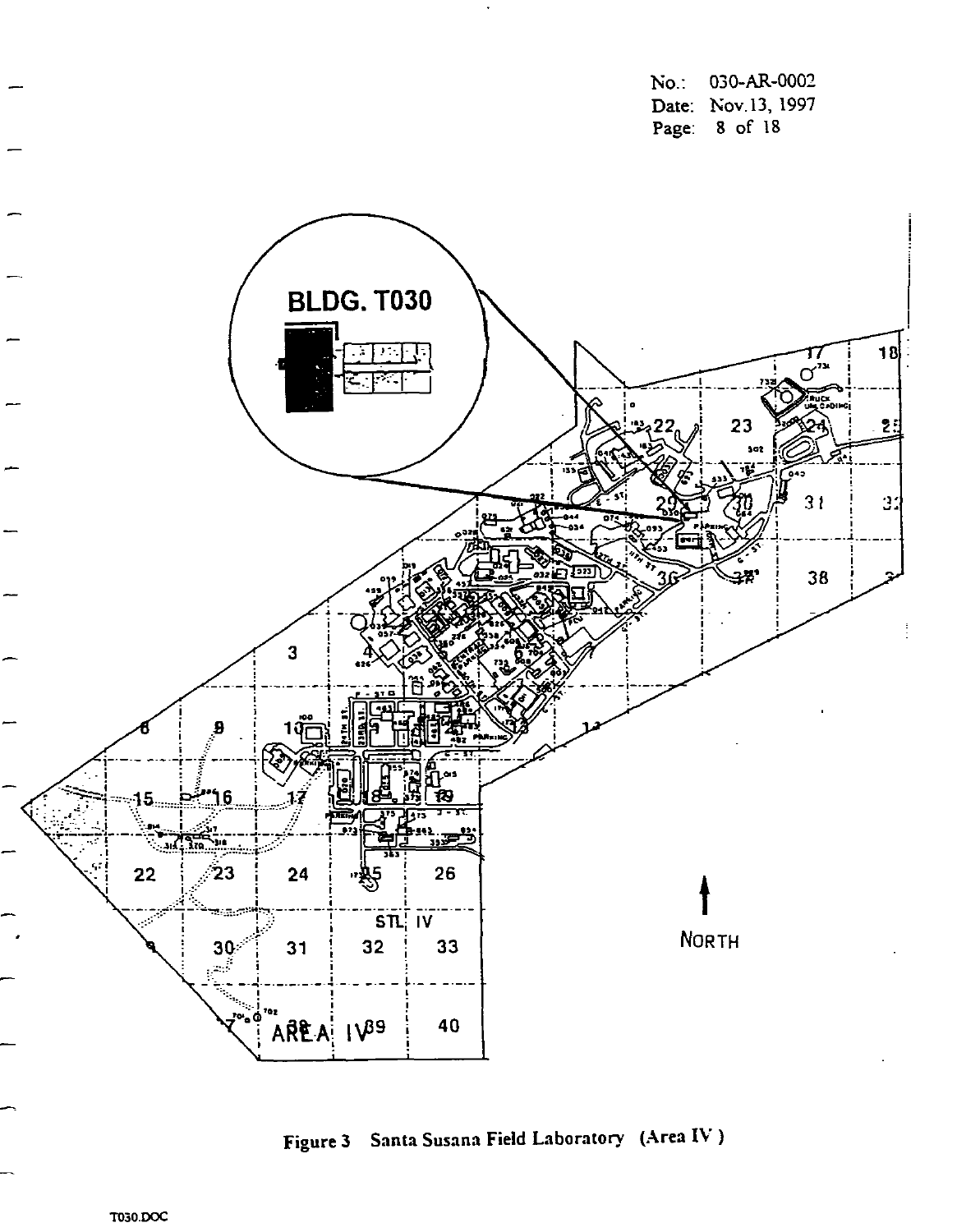**NO.** : **03 0-AR-0002 Date: Nov.13, 1997 Page: 9** of **18** 



# **Figure 4 Layout of Building TO30**